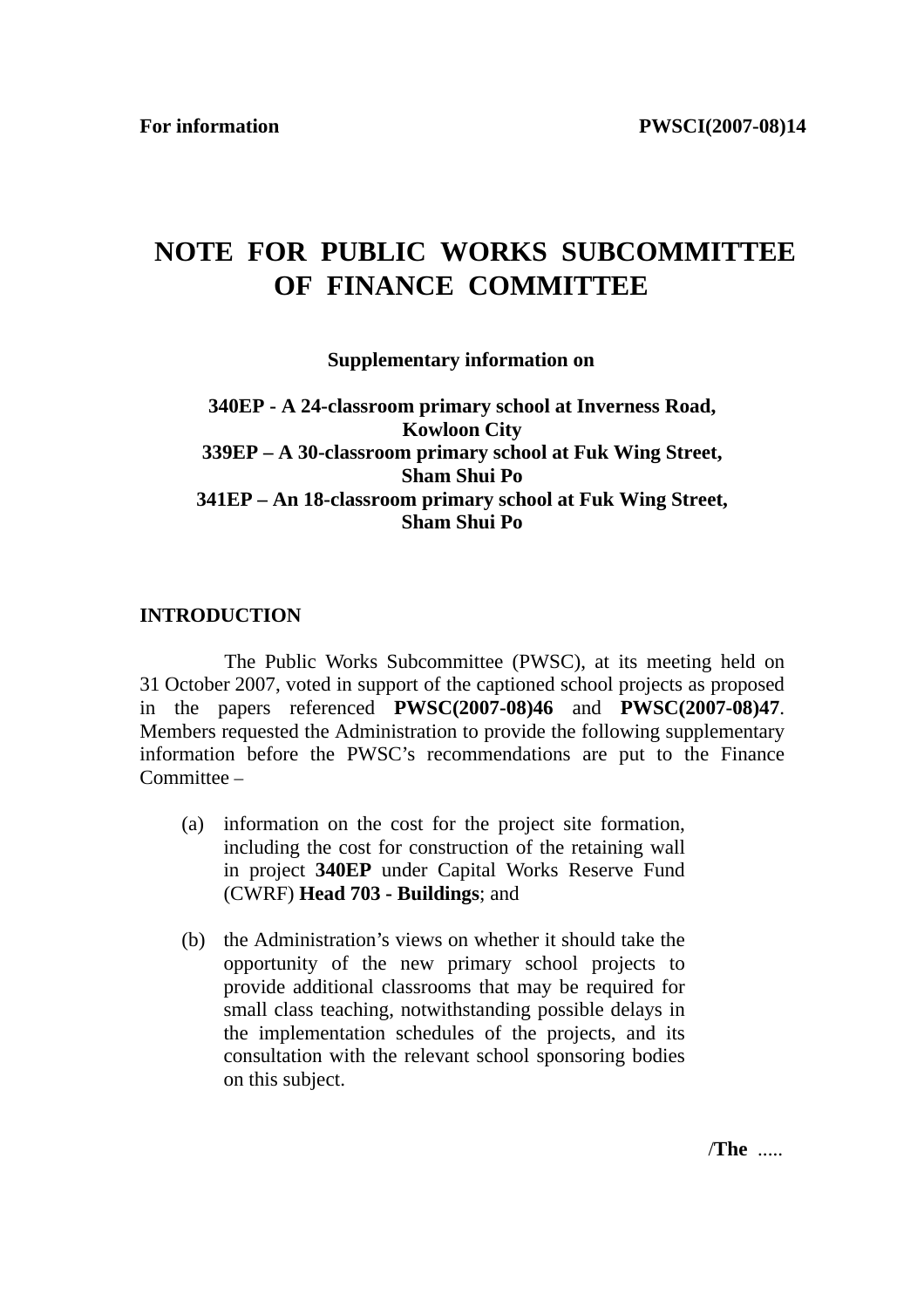# **THE ADMINISTRATION'S RESPONSE**

# **Cost of the project site formation for 340EP**

2. Site formation for **340EP**, the proposed primary school at Inverness Road, Kowloon City, is being pursued under another project **688CL**  under CWRF **Head 705 – Civil Engineering**. **688CL** was approved by the Finance Committee on 3 March 2006. The Approved Project Estimate of \$42.2 million in money-of-the-day prices is made up as follows:

|     |                                      | <b>\$million</b> |                 |
|-----|--------------------------------------|------------------|-----------------|
| (a) | Site formation                       | 11.2             |                 |
| (b) | Retaining walls and slope works      | 25.0             |                 |
| (c) | Drainage works                       | 1.6              |                 |
| (d) | Landscaping works                    | 0.2              |                 |
| (e) | Environmental mitigation<br>measures | 0.4              |                 |
| (f) | Contingencies                        | 3.8              |                 |
|     | Sub-total                            | 42.2             | (in September   |
| (g) | Provision for price adjustment       | 0.0              | 2005 prices)    |
|     | Total                                | 42.2             | (in MOD prices) |

The site formation works is underway and is scheduled for completion by early 2008. The actual cost incurred is expected to be within the approved cost estimate as stated above.

# **339EP, 340EP and 341EP under CWRF Head 703 - Buildings Provision of Additional Classrooms for the Implementation of Small-class Teaching**

3. As announced by the Chief Executive in the 2007-08 Policy Address, small-class teaching will be implemented in our public sector primary

/schools .....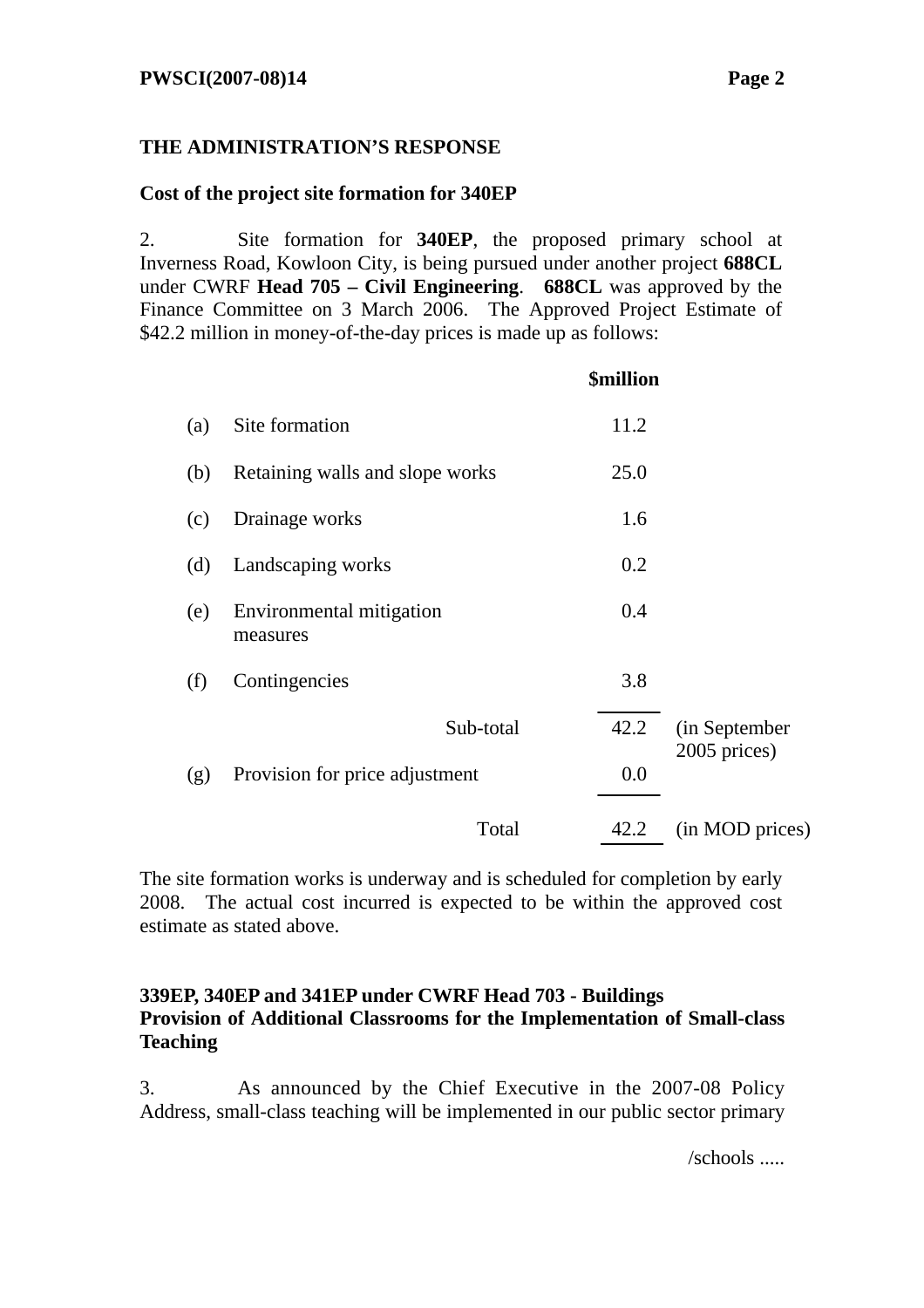schools progressively, starting with the cohort of students entering Primary 1 in the 2009/10 school year, and eventually covering Primary 1 to Primary 6 classes in the 2014/15 school year. Under the proposed framework, all schools will be given an option whether or not they would like to operate in small classes of 25 students per class. When opting for small class, a school will be admitting fewer number of students per class under the same approved class structure. Hence, the need for additional classrooms will not arise until and unless the school net in which the school is located requires an addition of classes to meet any overall shortfall to meet demand after implementation of small class teaching. Before the Administration starts to consult stakeholders on the implementation details towards the end of this year, and before schools indicate their option having regard to these details, we will not be able to arrive at a realistic assessment of the supply and demand for classrooms in each school net. Accordingly, at this point in time, we do not know if additional classrooms would be required in the school nets in which the three new primary school projects above are located, and if yes, the extent of that demand. On present showing, we will not be able to arrive at a realistic assessment until mid-2008.

4. If we were to simply assume that additional classrooms would be required and to pursue expanding the scope of the three projects at this late stage, there will be cost and time implications. **339EP** and **340EP** are projects planned to enable one session of existing primary schools to turn whole-day, while **341EP** is planned for the reprovisioning of an existing school accommodated in sub-standard premises. We are anxious to proceed with **339EP** and **340EP** so as to facilitate the schools concerned to turn whole-day operation which is a policy commitment we have pledged to achieve. We also see an urgent case in proceeding with **341EP** so that the infrastructure conditions of an existing school could be upgraded without further delay. A change in the project scope and design would cause substantial delay to the projects taking into account the need for re-designing and re-tendering.

5. Furthermore, subject to detailed feasibility studies, there is also a limit to which the three projects could be expanded to meet any additional demand for classrooms in the school net concerned, given the site conditions. Since the number of classrooms that could feasibly be added, if any, is likely to be small, we believe it would be less disruptive to the current works schedule to pursue such modifications, if necessary, through conversion works in future.

 $/6.$  .....